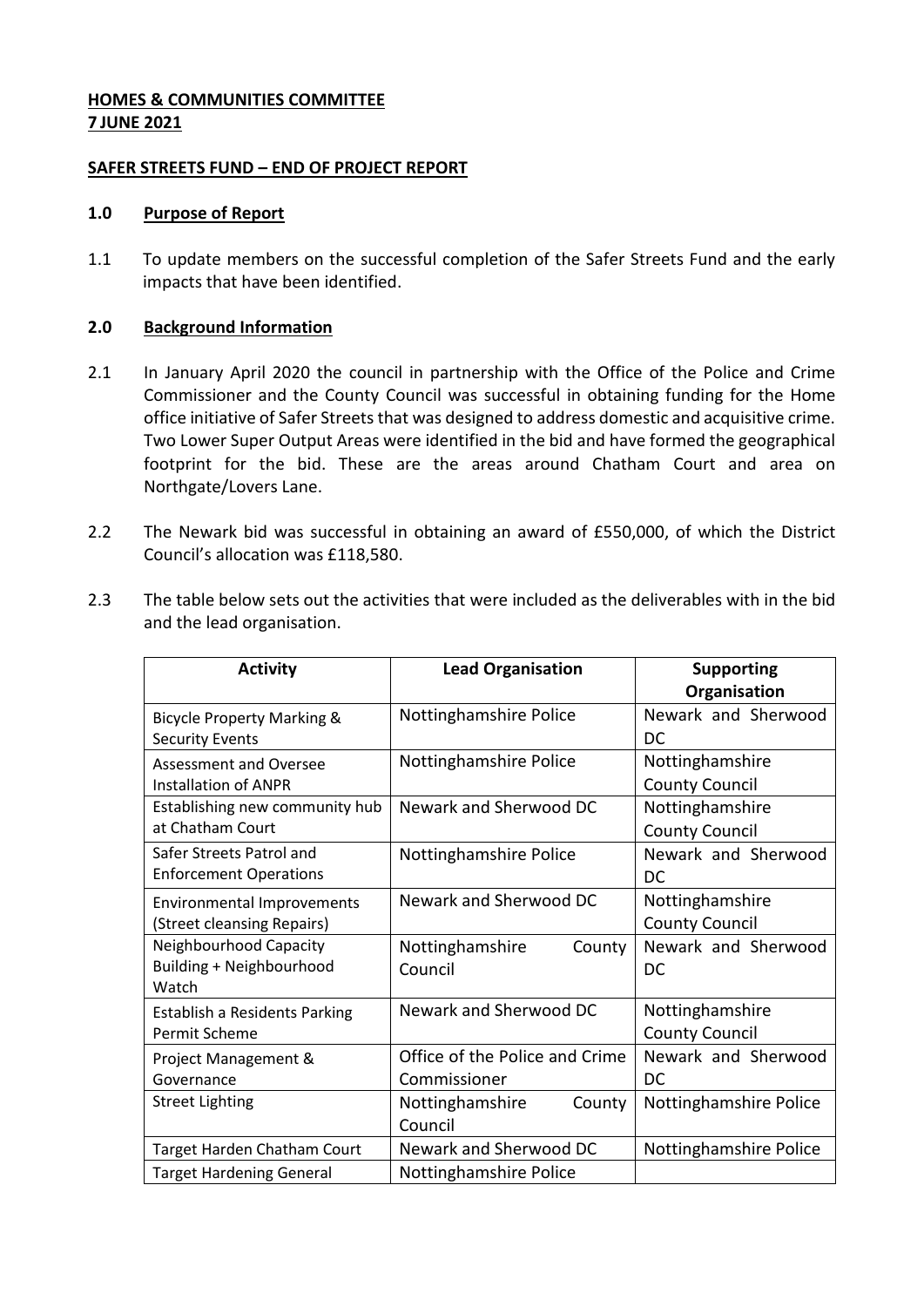2.4 The work on the themes was completed by March 2021 and the details around each theme are set out below.

# 2.5 **Crime Prevention - Target Hardening**

A Burglary Reduction Officer (BRO) has been in place since on 4th October and has made contact with 464 burglary victims and adjacent neighbours. The following summarises the work:

- 464 burglary victims & neighbours offered target hardening (target 312)
- 137 (29.5%) accepted and risk assessments undertaken by BRO
- 327 (70.5%) declined the offer (we also made the offer again to most of these)
- The no. of premises to be target hardened with:

| a. Gold packages  | 15        |
|-------------------|-----------|
| b. Silver package | 12        |
| c. Bronze package | 110       |
| .                 | $ -$<br>. |

- Since the project started in August 2020, there have been no repeat burglary victims
- 38 4G CCTV or WIFI Cameras are now installed at victim/neighbour premises (target 30)
- No incidents have arisen following the installation of the 38 CCTV cameras
- 2.6 The improvement plan for Chatham Court was implemented following consultation local housing officers and residents. It was necessary to obtain planning permission for some of the main structural changes to Chatham Court but the new door entry system, new cycle store and a new community hub are now in place. The major piece of work at Chatham Court was the upgrade of the door entry system to ensure that all the flats within the complex were provided with a new video door entry control system. This will prevent unknowns being able to enter the buildings. This was supplemented with improved internal lighting, redesigned external door fixings and redecoration to the communal areas.
- 2.7 Lighting in and around Chatham Court was improved. 13 lamps were upgraded. Improvements to existing CCTV have also been made and environment clean-ups` carried out.

# 2.8 **Street Lighting**

A list of the top 23 hot spots for acquisitive crime were identified within the two LSAOs and these locations have been visited by lighting engineers, the Designing out Crime Officer and Council colleagues and assessed for how best to upgrade the lighting.

2.9 There have been 489 lamps upgraded. The lamps required a 6 to 8 week lead time and some even longer due to the special aesthetics due to conservation considerations. The installations and the upgrades were completed by Christmas.

# 2.10 **Preventing Bicycle Thefts**

Seven major Bicycle Property marking campaigns were planned and advertised to ensure good attendance. A large Gazebo was purchased and three events held during Qrt2 and Qrt3 in the open air to mitigate Covid-19 risks and undertaken in key public hot spot locations. A local bicycle shop fitter attended events to fit the security devices and assist with the property markings and registering with BikeRegister.com.

However, the COVID-19 lockdowns meant that the 4 remaining events had to be cancelled. In consequence the Police visiting cyclist at their home and fitting security devices.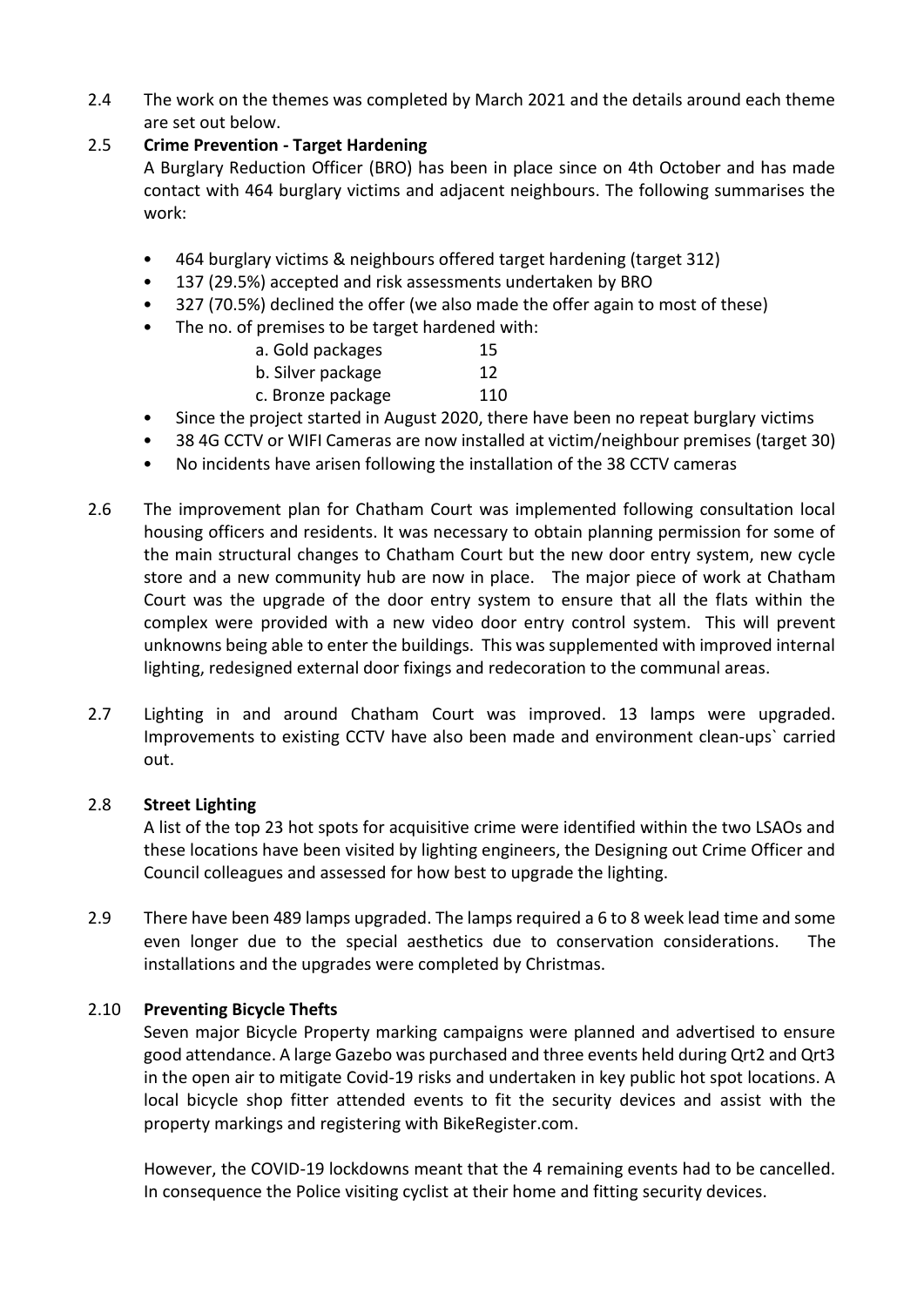- 2.11 The following summarises the work completed:
	- 4 Property Marking/Security Events held (target 7 events)
	- 50 staffing hours spent at events (target 112 hours)
	- Re Cycle owners residing in target areas or frequent visitors:
	- **119 SBD security devices fitted to bicycles**
	- 65 GPS Tracking devices fitted to cycles (target 30)
	- 223 bicycles registered with BikeRegister.com
	- There have been no repeat thefts of GPS tracked Bicycles
	- Two GPS tracker devices were trialled and found unsuitable so a third type was trialled and find successful.
	- The top 10 bicycle theft hot spots were identified and 25 cycle pods were installed during quarter 4 at or close to these locations. A further 24 secure bike spaces have also been provided in the form of hangers or the redesigned bike store making a total with the pods (extra storage) of 74.
	- The Capture Bike has been deployed on 6 occasions in these hot spots without incident. The Capture bike will be used over the next three years as part of the sustainability commitment.

# 2.12 **Neighbourhood Capacity Building and Resilience**

Newark and Sherwood District Council identified a suitable ground floor flat within the Chatham Court complex and have stood the cost of the loss of rental income to support the project. Planning permission was obtained in January 2021 and construction work has now been completed to establish a Community Hub. This will be operational and staffed during 2021-22 as part of the sustainability commitment.

2.12 In addition to the funding in the bid, the Council has, both through its own funding and from the contribution by contractors, spent an additional £21,000 on the development of the Hub. A range of partners are already committed to providing their services from the Hub.

# 2.14 **Community Capacity Building**

It was established that there are 9 Neighbourhood Watch Schemes registered within the target areas. However, none of these were active. Action was taken to engage with coordinators and 5 of them have been now become active again. A number of residents from Chatham Court have joined nearby Neighbourhood Watches.

- 2.15 The owner of Neighbourhood Alert has created new geographic boundaries to match the target LSOAs and it has been established that there are currently 272 residents signed up to receive alerts.
- 2.18 The PCC and Chief Constable sent a letter to 1,741 residents inviting them to sign up to the alert system and also invited them to take part in an end of Project survey. At the start of this project there were 2,926 residents signed up to the Neighbourhood Alert in the Newark and Sherwood district. At the end of March 2021, this increased by 546 to 3,472 representing an 18.7% increase. In other areas the overall increase was only 4.5%.
- 2.19 A Neighbourhood Watch scheme covering the Chatham Court area is being initiated by a resident who has part of a WhatsApp group with 20 of her neighbours.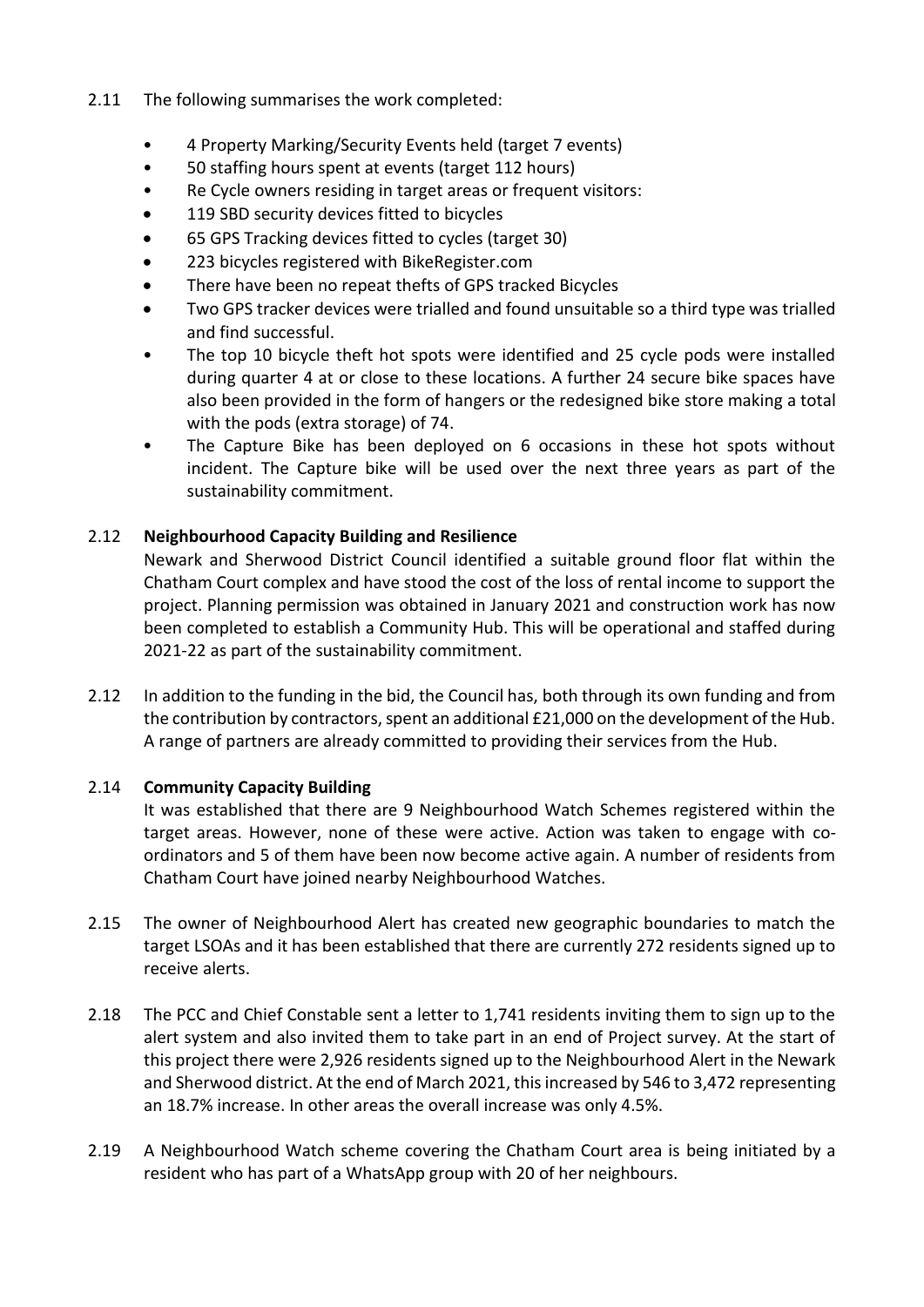# 2.20 **Enforcement**

The top 10 acquisitive crime locations have been identified within the two LSOAs. These have been targeted with high visible patrols and the use of a capture bike fitted with GPS. The activity undertaken is set out below

- 500 hours spent patrolling the top 10 hot spots in target areas (overall target 448)
- 14 intelligence reports submitted
- 38 stop and searches undertaken
- 11 arrests made following stop and searches
- Capture Bike deployed 6 times as part of police operations
- 8 of the top 10 offenders have been arrested and in custody
- 2.21 There have been 6 fixed ANPR cameras have been installed and one redployable ANPR camera fitted to one of the local police cars for operations. Since then, over 3,250,560 reads from these cameras have been received of which 21,681 were positive matches against the Vehicle of Interest database (VOI). From these, 77 were classified as priority activations which led to the Force Control Room dispatching Police Response Officers to investigate and take positive action.

### 2.22 **Environment**

A baseline environmental assessment was undertaken at the start of the project and 62 Streets within the two target LSOAs have been assessed resulting in the identification of 304 issues across 19 environmental categories. 74% of issues relate to weeds/moss on footpaths, boundaries, roads; detritus; overgrown shrubs, trees. hedges and litter/refuse.

- 2.23 All of these issues impact on the look and feel of the area. Action has been undertaken to address the issues. In addition to a specific day of action environmental improvement works have been undertaken around the Chatham court area resulting in:
	- 106 operations/days of action undertaken
	- 346 staffing hours spent on activities
	- 22 priority streets cleaned cleansed
	- 156 locations where fly tipping/rubbish removed
	- 1 household cleared of garden rubbish

# **3.0 End of Project Survey**

- 3.1 In order to fully understand the impact that the Safer Streets initiative had had on the area survey was undertaken seeking views on a range of issues related to the Safer Street themes.
- 3.2 A copy of the full survey and its results are attached as Appendix 1. A summary of some key headline results are set out below.
	- 83% of respondents feel safer
	- 53 % feel the area is cleaner
	- 40% of respondents feel safer after dark
	- 44% of respondents feels the community looks out for each other better than it did